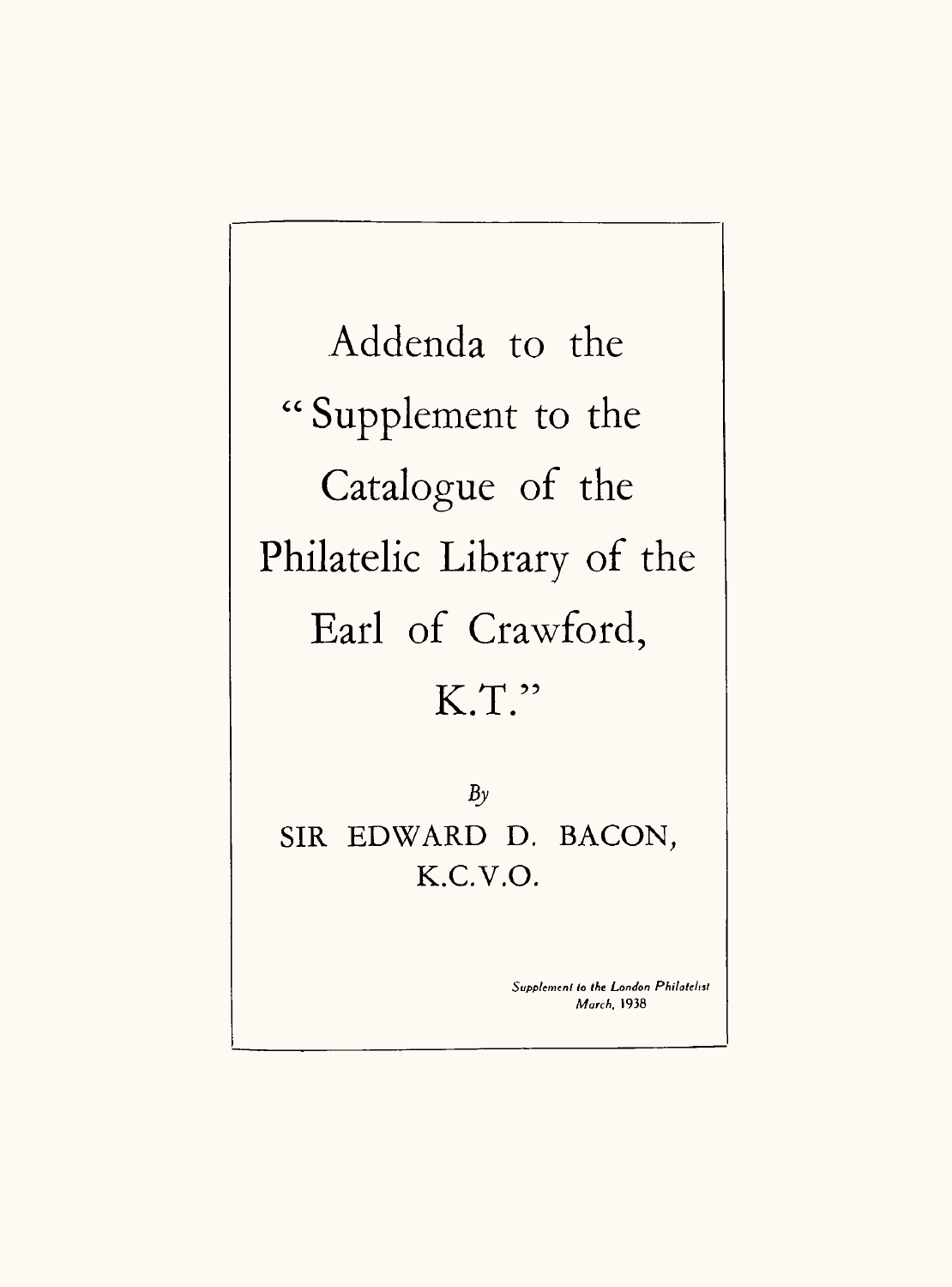Made and Printed in Great Britain at<br>The Mayficuse Press, Plymouth, William Brendon & Son, Ltd.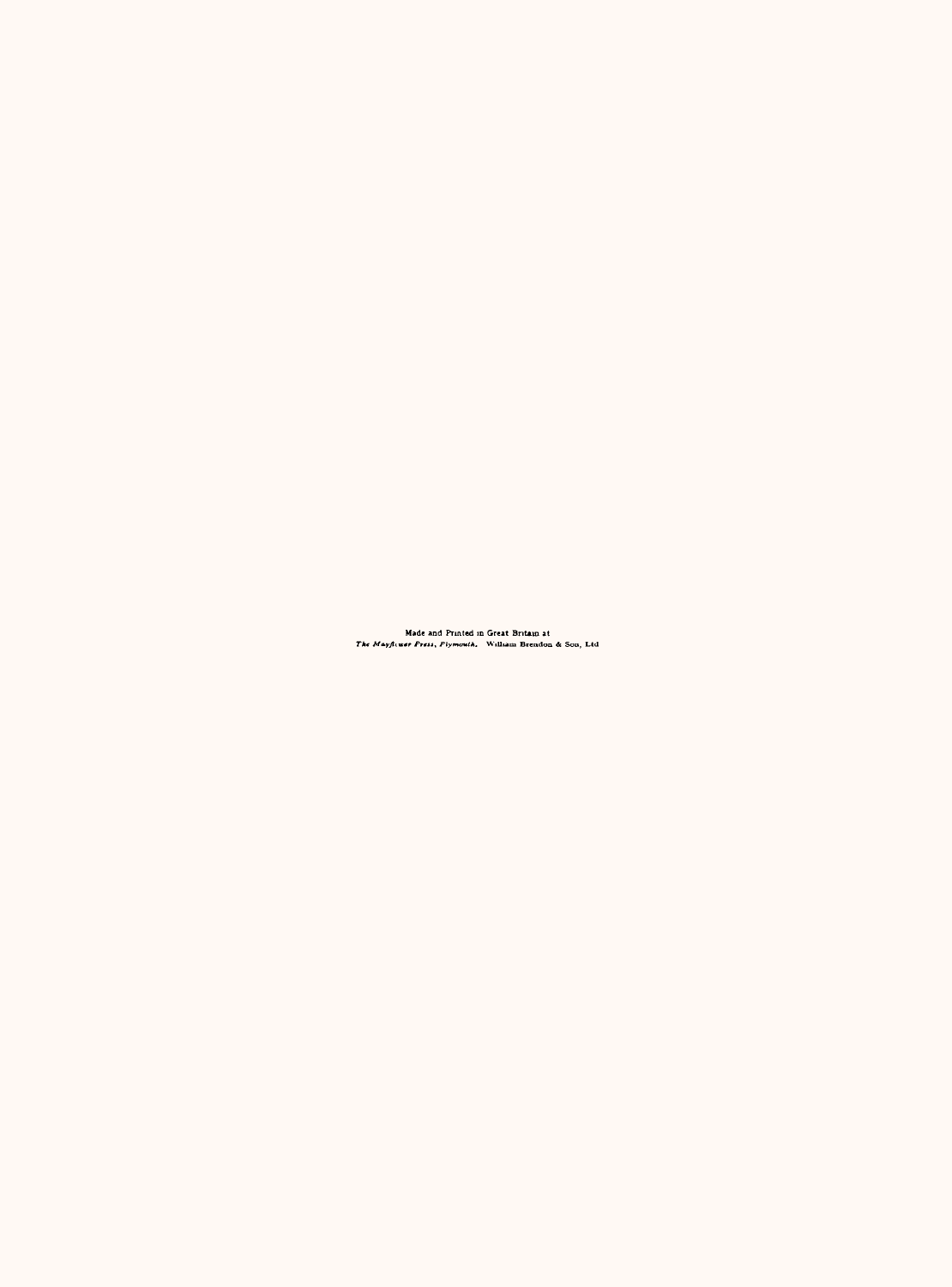# Addenda to the "Supplement to the Catalogue of the philatelic JCibrnrg of the Carl of Crawford, R.U."

**BY SIR EDWARD D. BACON. K.C.V.O.**



**fINCE the publication of the " Supplement to the Catalogue" in 1926 I have come across some further additions, which should find a place in the work. These include certain interesting desiderata, details of which collectors of philatelic literature may like to have.**

**£** *&r* **Besides those items the two Honorary Librarians of the Royal Philatelic Society, London—Mr. Percy de Worms and Colonel H. Wood —to whom I tender my grateful thanks, have been good enough to'allow me to incorporate in the list notes of additions and corrections to the " Crawford Catalogue " they have made during their re-arrangement of the library of the Society.**

**For librarians and collectors of philatelic literature perhaps the most useful way for reference purposes will be for them to insert the " Addenda " at the end of the " Supplement to the Catalogue."**

#### **PART I**

#### SEPARATE WORKS

**ALPHA. Price list of foreign and colonial stamps, on sale, by Alpha, Great Jackson Street, Hulme, Manchester.** *Holme, Manchester,* **[1864]. Fol. 14} in. One sheet printed on one side only.**

**•«• There is a copy in the library of the Royal Philatelic Society, London. The price list was advertised in** *Every Boy's Magazine of* **April, 1864.** 

**BOILLEAU (A. O.). Bill du Parlement Anglais du 17 aout 1839.—Concours** provoqué par les Lords de la Trésorerie, par leur Circulaire du 23 août 1830.— Me'moire sur le projet de Reduction du Tarif des Lettres au droit uniforme dc **un penny, et sur le mode d'exe'cution le plus applicable a ce systime.**

*Paris,* [1839].

 $8^{\circ}$  8<sup>1</sup> in. 51 pp. + (1) p., folded sheet headed " Modèle de l'enveloppe proposée **pour la lettre simple." Coloured paper wrapper.**

**%• The work is dated " 10 octobre 1839 " on pages (3) and 51. There is a copy of the brochure in the Royal Stamp Collection. A description of the contents of this interesting little work is given in the number of the** *London Philatelist for* **December, 1932.** 

**BULLARD AND CO. (ALBERT). The collector's own catalogue.**

*Boston, Mass.,* [? 1904].

\*\* Alter date to 1908. The coloured paper wrapper has " Copyright MCMVIII by Albert W. Bullard," but it seems probable that a previous edition had been **published about 1904.**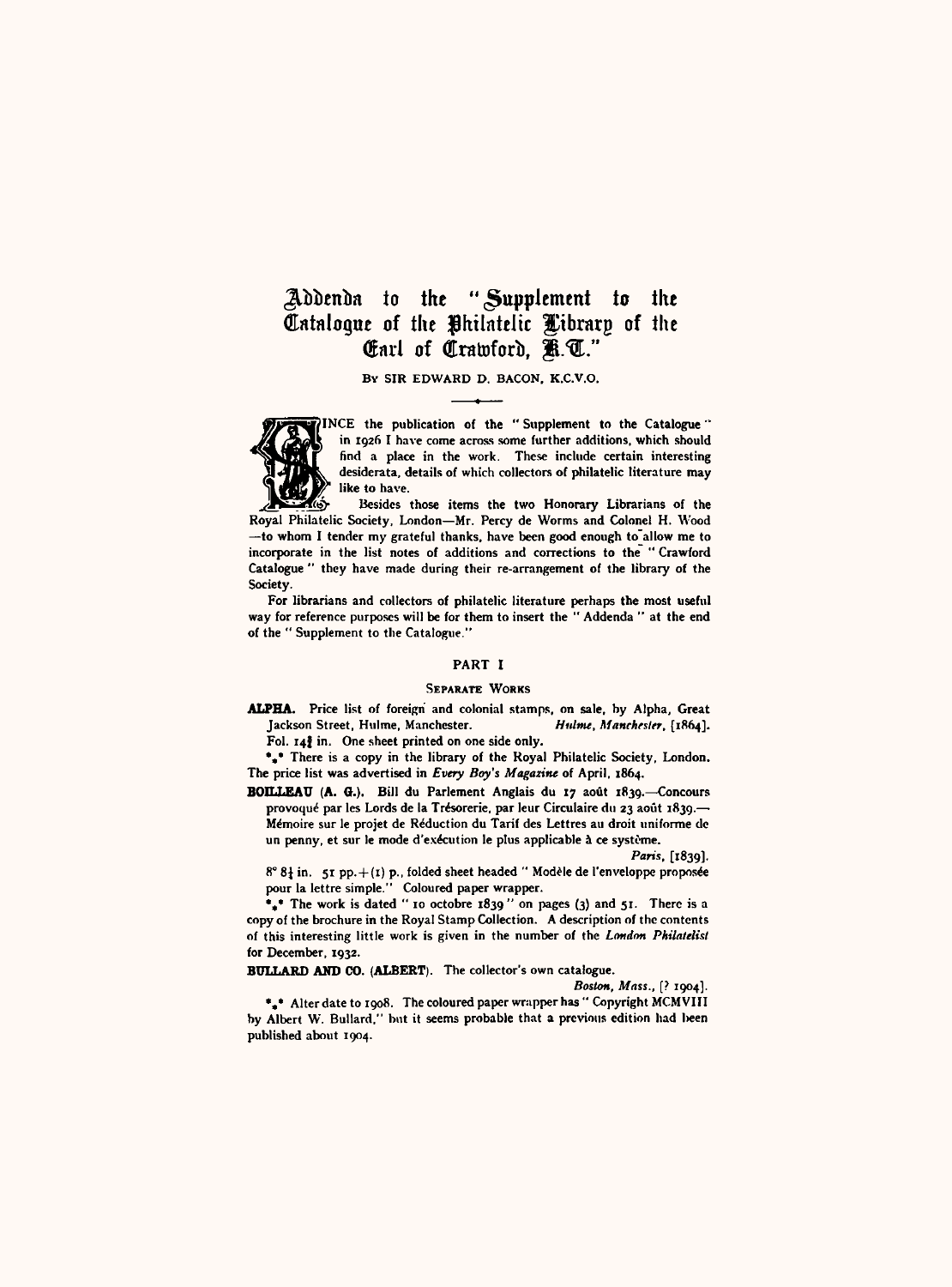CUBA. DURO (A. F.). Resena historicn-descriptiva de los sel|ps de correo de Espaiia. *Madrid.* 1881.

- FRIEDERICH (R.). Die Postwertzeichen Spaniens und seiner Kolonien. *Berlin,* 1894.

**FERNANDO POO. DURO (A. F.).** Reseña histórico-descriptiva de los sellos de correo de Fereña correo de Espana. *Madrid, 1881.*

*——* FRIEDERICH (R.). Die Postwertzeichcn Spaniens und seiner Kolonien. *Berlin,* 1894.

FRANKFORT (VEREIN FÜR BRIEFMARKENKUNDE ZU FRANKFURT-A.-M.). Vertrauliche Vereins-Mittheilungen.<br>- - 1899. —— —— 1899. *Frankjurl-a.-M.,* 1900.

 $8^{\circ} 8^{\frac{3}{2}}$  in. 27 pp.  $+(1)$  p. Coloured paper wrapper.

\*,\* There is a copy of this in the library of the Royal Philatelic Society, London.

GRAY (JOHN EDWARD). A hand catalogue. *London, 1862.* \*.\* A copy of this has been seen with " Mary Louisa Walford. November 22nd, 1862, Hampstead," written inside. This is apparently a genuine entry made at the date named, and shows that the work was published in November, 1862.

- GREAT BRITAIN. BOILLEAU (A. G.). Memoire sur le projet de Reduction du Tarif des Lettres au droit uniforme de un penny, et sur le mode d'exécution<br>le plus applicable à ce système.<br>Paris. [1830]. le plus applicable à ce système.
- HERMAND (PAUL). Notes sur l'émission provisoire des timbres-poste français dits dc " Bordeaux." *Paris,* 1901.

\*.\* The copies mentioned in the note with the title-page dated " 1900 " only contain the first 21 pages of the edition of 1901 and no plates.

KING (FREDERICK HENRY). Price catalogu [sic] of postage stamps [1866], 16°. *See* SELTZ (C. M.) PSEUD.

LALLIER (H. JUSTIN). The second edition of his album was issued in 1863 with the Preface dated January of that year.

LONDON (PHILATELIC SOCIETY, LONDON). Catalogue of postage stamps . . .<br>Spain and Colonies. [1878]. Spain and Colonies.

•»• Add note : A supplement to the work was published in the *Philatelic Record,* 1879, Vol. I, page 113.

MUSIC (DOPPLER, J. H.). Briefmarken Polka componirt fur das Piano-forte. Op. 285.

*Hamburg. G.* M". *Niemever ; Valparaiso, E. Niemeyer 6- Inghirami,* [? 1863]. Fol. 133 in.

\*\*\* The front page has ninety-nine lithographed reproductions of stamps in eleven horizontal rows, but these are composed of only sixteen varieties which are repeated. At the bottom of the page is " Lith. Anst. V. Petersen & Ohrmann. Hbg." The library of the Royal Philatelic Society, London, contains only the front page, which has, at the back, the first page of the music. No complete copy of the composition appears to be known.

— - (LEARY, ARTHUR 0'). The Stamp Galop. *London, etc.,* [1862]. To the note in the " Supplement to the Catalogue " add : Two copies of this were entered at Stationers' Hall, the first on December 3ist, 1862, with the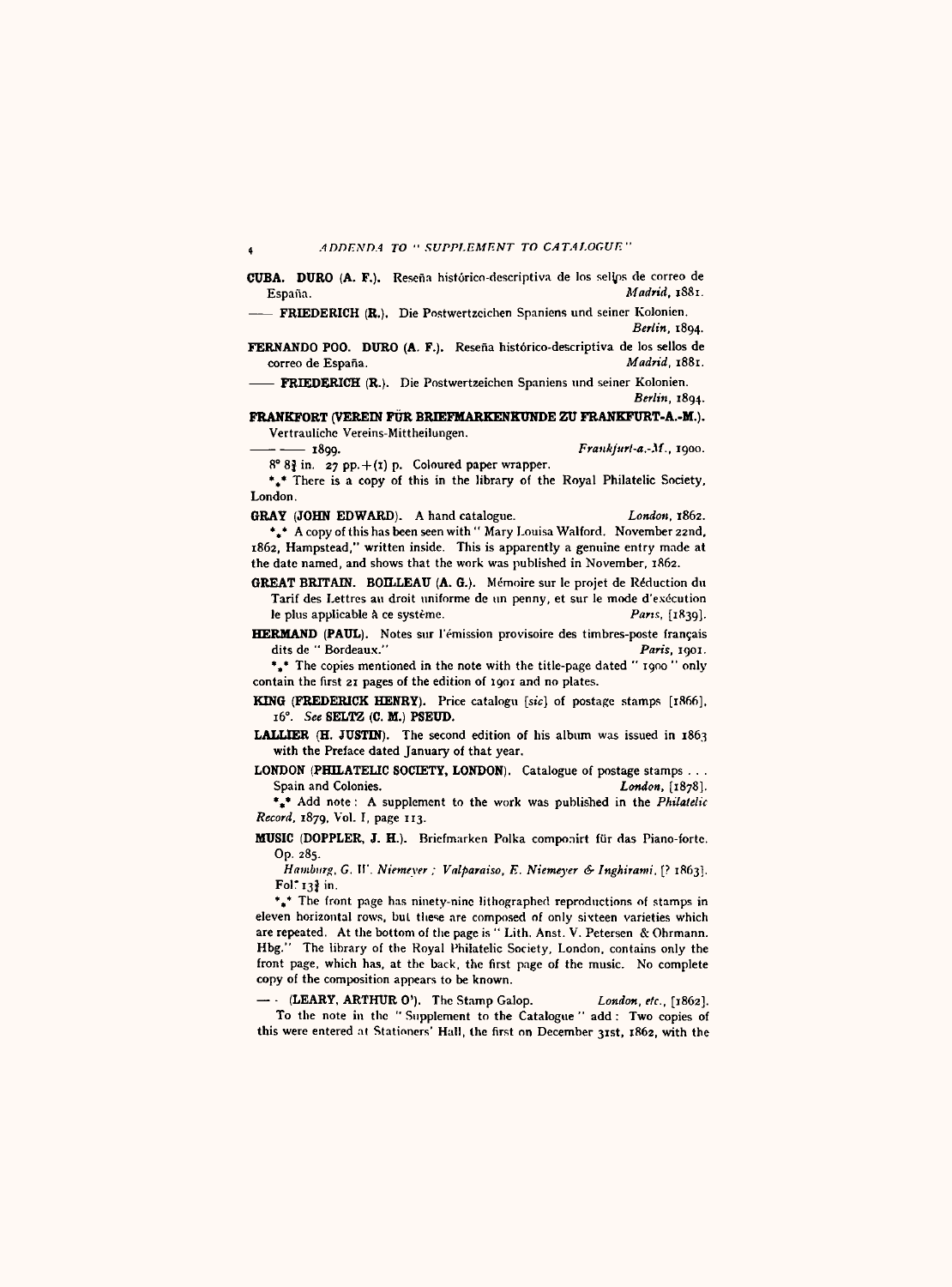title " Stamp Galop " and the second on March igth, 1863, with the title " The Stamp Galop." The first was published on December 10th, 1862, and the second on January 17th, 1863. Of the last some copies have the back page blank, while others bear advertisements of pieces of music on that page. The price on the title-page of the publication is given as " Two Shillings," but an advertisement in the *Stamp Collector's Magazine* of February, 1863, states it would be " sent free for twelve stamps."

PHILIPPINE ISLANDS. DURO (A. F.). Reseña histórico-descriptiva de los sellos de correo de España. Madrid, 1881. sellos de correo de España.

—— FRIEDERICH (R.). Die Postwcrtzeichen Spaniens «nd seiner Kolonien. *Berlin.* **1804**.

PORTO RICO. DURO (A. F.). Reseña histórico-descriptiva de los sellos de correo de España. correo de España.

—— FRIEDERICH (R.). Die Postwertzeichen Spaniens und seiner Kolonien. *Berlin,* 1894.

SELTZ (CHARLES M.) PSEUD [i.e. F. H. KING]. Price catalogu [sic] of postage stamps.  $Boston, Mass., [1866]$ . postage stamps. *Boston, Mass.,* [1866]. 16° 6 in. 14 pp.

\*.\* Wanting.

SMITH (HENRY STAFFORD). [Catalogue.]. *Bath.* [1862], Delete the title given and substitute : Catalogue of stamps on sale at Stafford Smith's British, Colonial, and Foreign Postage Stamp Depot, No. 25, Kingsmead Terrace, Bath.

\*\*\* Add to the note: The Royal Philatelic Society, London, possesses now an entire uncut sheet of the catalogue with the title as given above at the top. The copy previously referred to as being in the late Miss Fenton's set of the *Stamp Collector's Magazine* is without the title.

STORCH (ADOLF FRANZ). Das Postwesen von seinem Ursprunge bis an die Gegenwart. Mit 286 Illustr. Fill in. 8° 8J in. 175 pp.

WdNNER (E.) *Dr.* should read : WdNNER (ESTEVAN) *Dr.*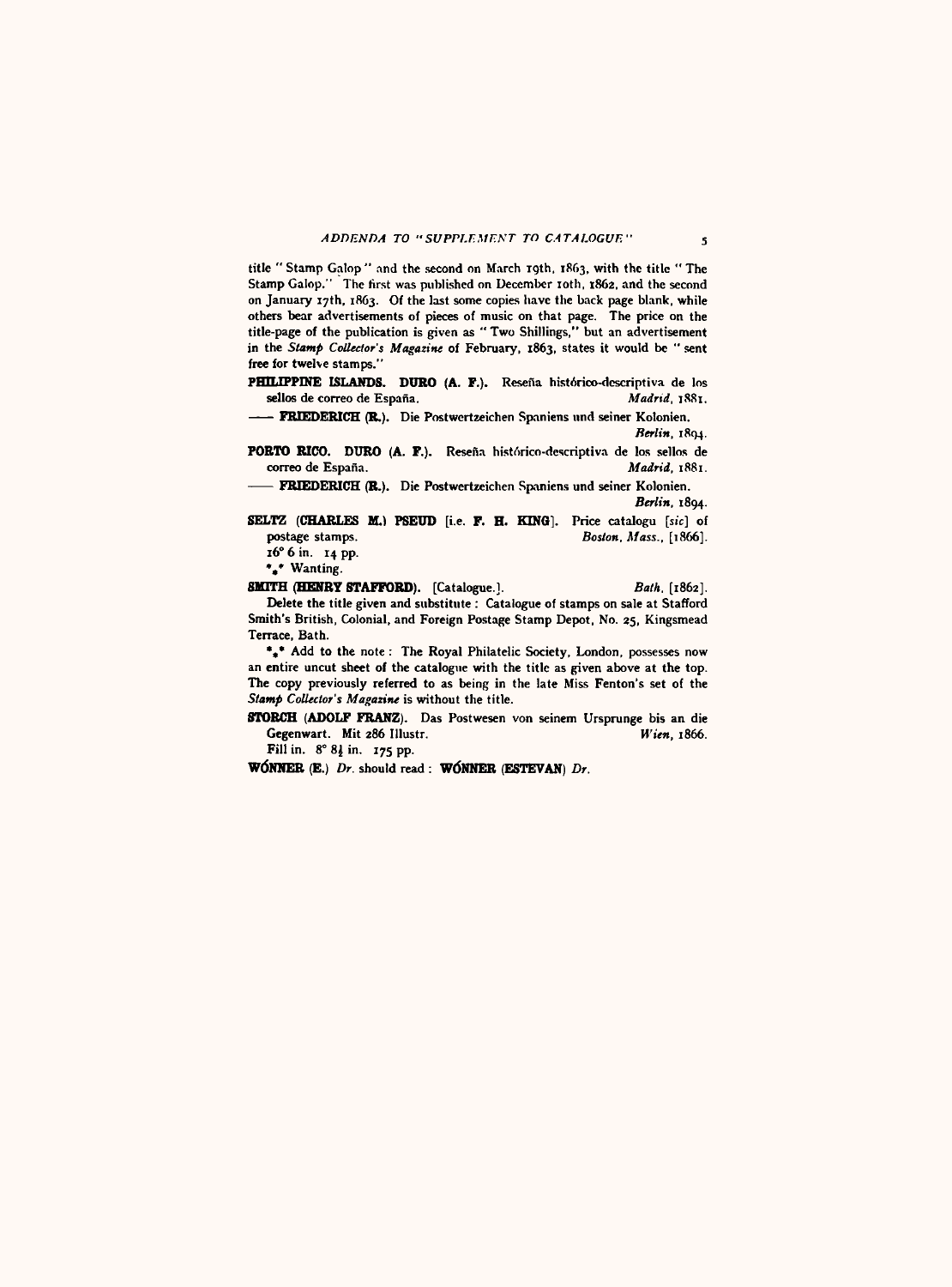#### PART II

### **PERIODICALS**

- AMERICAN STAMP MERCURY. *Boston, Mass.,* 1867-71. Add to the second note in the " Supplement to the Catalogue." The word " The " is dropped from the title on Nos. 17-39.
- BERLINER ILLUSTRIRTE BRIEFMARKEN ZEITDNO. *Berlin,* 1878-80. Add to note. Some copies of No. 13 were printed in gold.
- BRIC-A-BRAC. *London,* [?]-igo6. Alter date to 1878-1906, and add to note in the " Supplement to the Catalogue." Mr. J. W. Palmer in the various editions of his *Philatelist's Almanack and Stamp-collector's Vade-mecum* gives under the date " January 15. *Bric-a-Brac* first issued, 1878."
- BUCKEYE STAMP JOURNAL. *Akron, 0.,* 1881-82. Add note. «,\* The title on the first page of No. 4 has " Buckeye " misspelt " Bukeyc."
- CANADIAN PHILATELIC MAGAZINE. *Halifax, N.S., etc.,* 1893-1901. Add to note. No. i, Vol. II, and No. 2, Vol. Ill, have paper wrappers.
- COLLECTIONNEUR DE TIMBRES-POSTE. *Paris,* 1864- Add to note in the " Supplement to the Catalogue." No. 32 was intentionally so numbered in order to precede No. 33 dated " Aug. i, 1867." See note on the front page of No. 32. The double number 29-30 ends with page 236, No. 31 is paged 241-247 and the last page 232, No. 32 is paged 333-340, No. 33 is paged 341- 348, and the pagination was continued onwards from 348 for Nos. 34-47.
- CURIOSITY HUNTER. *Rockford, III., etc.,* 1872-77. Add to note. A " Part Second " was published with the same dates as the double number 4 and 5. Vol. II, April and May, 1874, and the paging of the extra number runs on from the earlier one.
- EAST ANGLIAN PHILATELIST. *Norwich,* 1883-84. Add to note. The initial letter of the word " East " of the title on all six numbers has a Gothic capital "  $G$  " in error for "  $E$ ."
- ECHANGISTE UNIVERSEL. Paris, [? 1905]-8. Add to note. The initial letter of the word " Echangiste " of the title on all the numbers has a Gothic capital " G " in error for " E." There is a further No. I dated " Jan. 1909," consisting of four pages, which has a list of new issues of stamps.
- GAST ANGLIAN PHILATELIST. *See* EAST ANGLIAN PHILATELIST. GCHANGISTE UNIVERSEL. *See* ECHANGISTE UNIVERSEL.
- GUIDE PHILATELIQUE. *Geneve,* 1902. Add to note. No. 10 was also circulated as <sup>a</sup>supplement to the *Schweizcr Briefmarken-Zeitimg* of 1902, with the same heading as that given for the other numbers.
- INTERNATIONAL PHILATELIC ADVERTISER. *New York,* 1887-89. Some copies of No. i, Vol. I, have the front page printed in blue while others have it in black.
- KURIOSITI KABINET. *New York.* 1870-71. Continued as THE CURIOSITY CABINET. *New York.* 1872-97. Add to note. Vol. II, Nos. 4 and 9, are also found on white paper. Vol. IV, No. 6, is known dated 1894, 1895 and 1896 ; No. 7, 1896; and No. 8, 1897.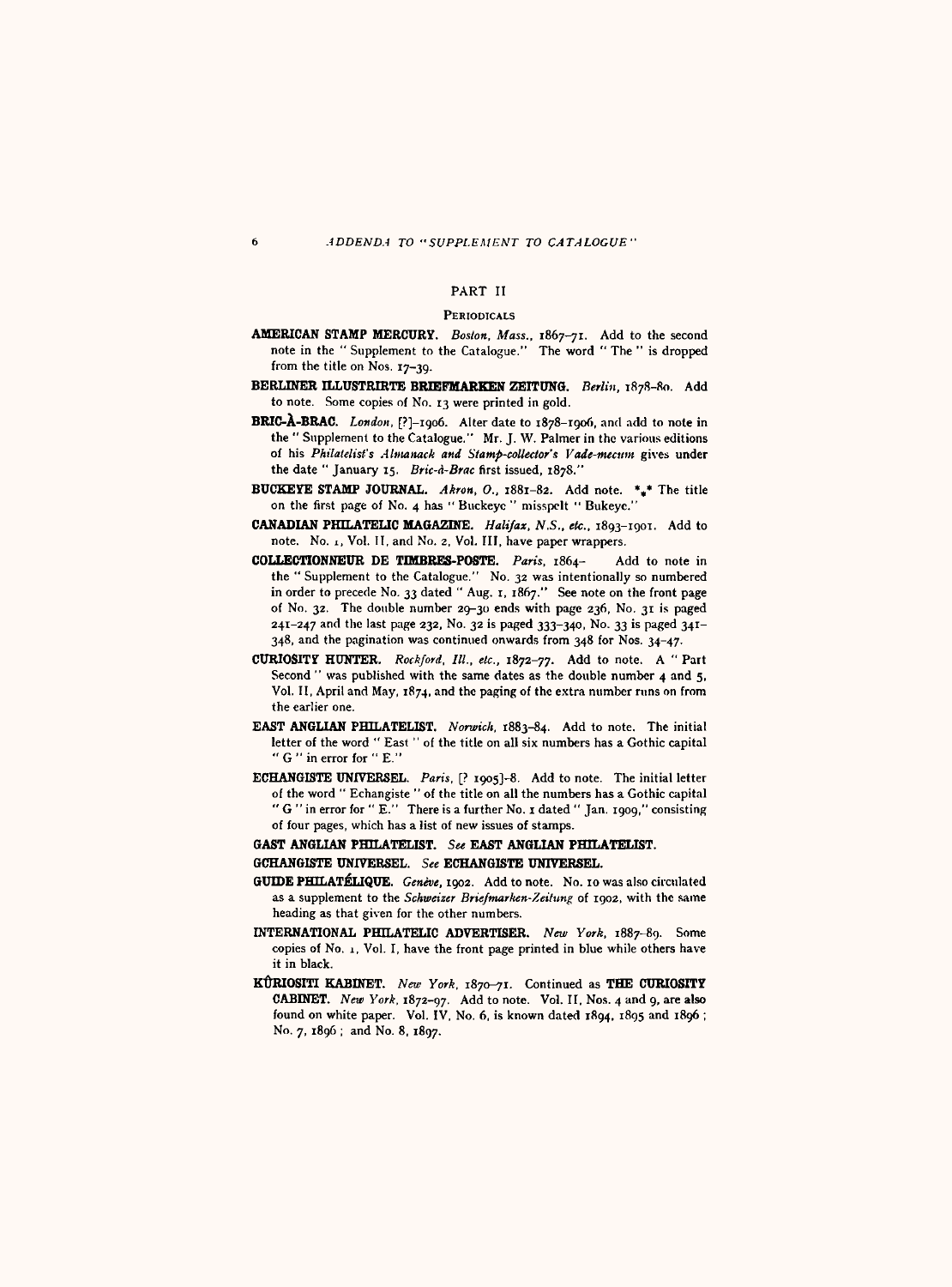# METROPOLITAN PHILATELIST. *New York.* 1890- The second word of the title in the " Supplement to the Catalogue " is misspelt " Philaletist."

MONTHLY ADVERTISER. The monthly advertiser.

*Liverpool, Edward Moore and Co.,* 1862. 8° 8 in. No. j, December I5th, 1862.

Add to note. Copies of the number were also issued with the title reading " The Stamp Collector's Monthly Advertiser," as on No. 2 of the journal. Both varieties of No. 1 were printed from the same setting-up of the type, all the broken type-letters throughout each of them occupying corresponding positions, and beyond the addition of the words " The Stamp Collectors' " to the title the only slight difference between them consists in the imprint at the foot of the last page —" Liverpool :—Printed by T. S. McGhie & Co., 12 Cable-street "—having shifted <sup>a</sup>little to the right in the last variety.

This was the first journal entirely devoted to Philately that was published in any country. Much has been written by collectors of philatelic literature concerning this epoch-making publication, but no one has ever mentioned that No. i existed with two different titles. It was <sup>a</sup>great surprise, therefore, when I recently found an example with the form of title the publishers adopted for No. 2. This was in <sup>a</sup>copy of Vol I of the journal in the cloth binding provided by the publishers.

#### Continued as

—— The stamp collector's review and monthly advertiser.

*Liverpool, Hdward Moore and Co., etc.,* 1863-64. Add to note. Some copies of the title-page to Vol. I have an error in the imprint at the back, the word " Printers " being misspelt " Prnters." A combined index and notes to the nineteen numbers of the journal was compiled by Mr. William K. Ricketts, F.R.P.S.L., and was published as a supplement to the *Collectors Club* 

*Philatelist,* New York, in April, 1927.

- PERFORATOR. *Hartford, Conn., etc.,* 1897-1901. Add to note in the " Supplement to the Catalogue." Vol. 11, No. 9, is numbered " Old series, volume XIV, number 6" and there is no No. 5 of that volume of the "old series." Vol. XXIV, No. I, is found on yellowish paper as well as on white.
- PHILATELIC CRITIC. *London*, 1887-88. Add to note in the "Supplement to the Catalogue." No. i is wrongly dated " April, 1886," instead of " April, 1887," but the wrapper has the correct dale.
- PHILATELIC ERA. *Portland, Me.,* 1889-94. Add to note. Vol. VII, Nos. 1-9, are numbered Vol. VI, but the wrappers are numbered correctly.
- PHILATELIC INTER-OCEAN. *Waterloo, Ia.*, 1899-1907. Add to note. Vol. V, No. 2, is numbered " No. 1 " in error. Nos. 02-90 have the word " The " preceding the title.
- PHILATELIC REVIEW. *Huddersfield*, Yorks, 1890. The first word of the title in the " Catalogue " is misspelt " Phlatelic."
- PHILATELIQUE ORIENTAL. *Corfon*, 1905. Add to note. The word " La " before the title should read " Lc."
- POSTA MONDIALE. *Livorno*, 1873-74. Add to note. No. 1, dated July, 1873. was not published until August 1st, hence No. 2 was dated September. No. 4 has the heading inverted.